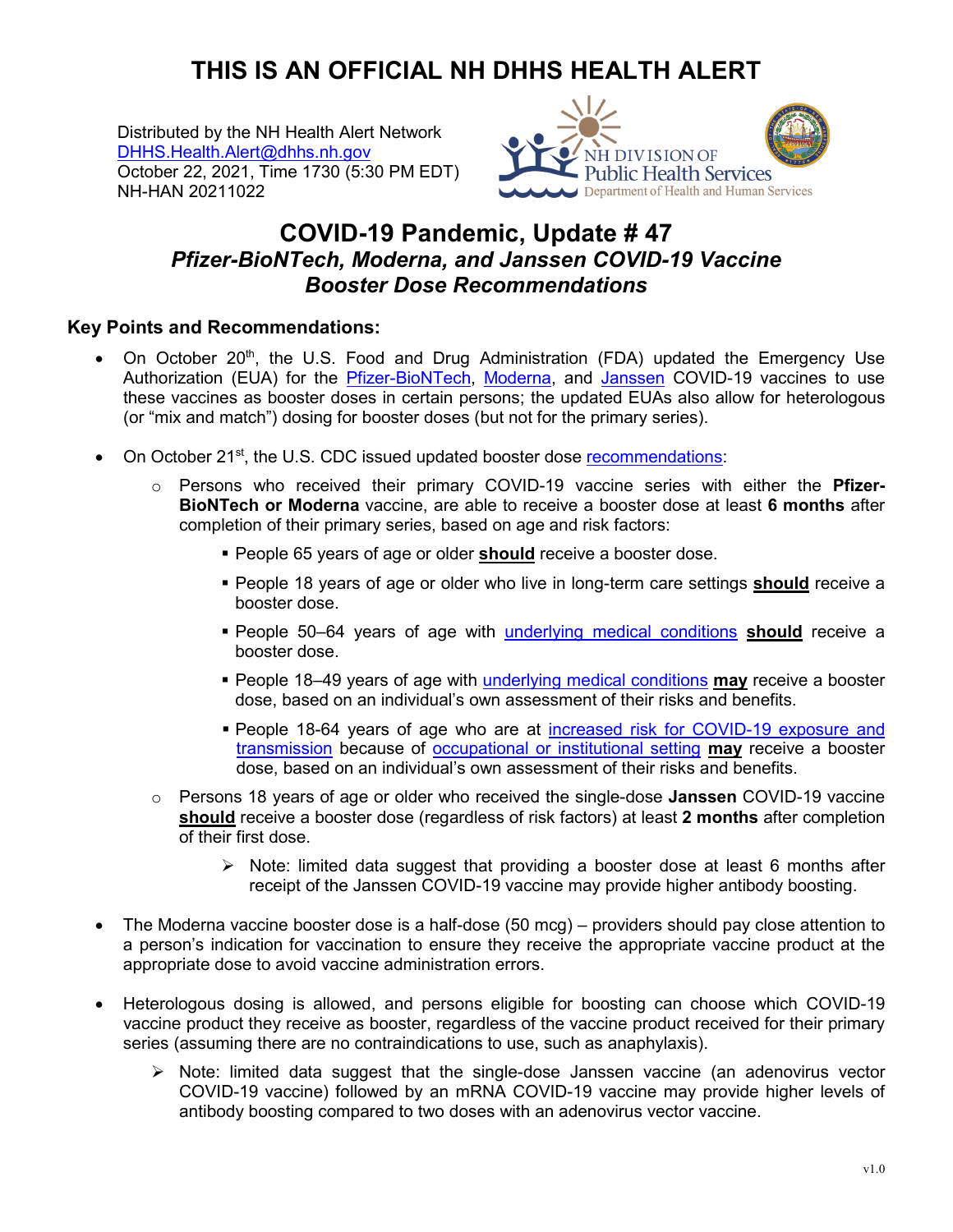- CDC will update their [Interim Clinical Considerations for Use of COVID-19 Vaccines;](https://www.cdc.gov/vaccines/covid-19/clinical-considerations/covid-19-vaccines-us.html) providers should monitor this website for more details and information about CDC's recommendations.
- People can find vaccination locations (including sites offering a specific COVID-19 vaccine product) at [www.vaccines.gov/search.](http://www.vaccines.gov/search)
- For public health purposes, people are still considered "fully vaccinated" when they are at least 14 days beyond receipt of their second dose of either the Pfizer-BioNTech or Moderna vaccines, or 14 days beyond receipt of the single dose Janssen vaccine.
- A CDC Clinician Outreach and Communication Activity (COCA) webinar is scheduled this Tuesday October 26<sup>th</sup> from 2:00 - 3:00 pm and can be accessed online at: [https://emergency.cdc.gov/coca/calls/2021/callinfo\\_102621.asp.](https://emergency.cdc.gov/coca/calls/2021/callinfo_102621.asp)
- NH Division of Public Health Services (DPHS) continues to host **Healthcare Provider and Public Health Partner** webinars the 2<sup>nd</sup> and 4<sup>th</sup> Thursday of each month from 12:00 – 1:00 pm (next call will be Thursday, October 28<sup>th</sup>):
	- o Zoom link:<https://nh-dhhs.zoom.us/s/94059287404>
	- $\circ$  Call-in phone number: (646) 558-8656
	- o Meeting ID: 940 5928 7404
	- o Password: 353809